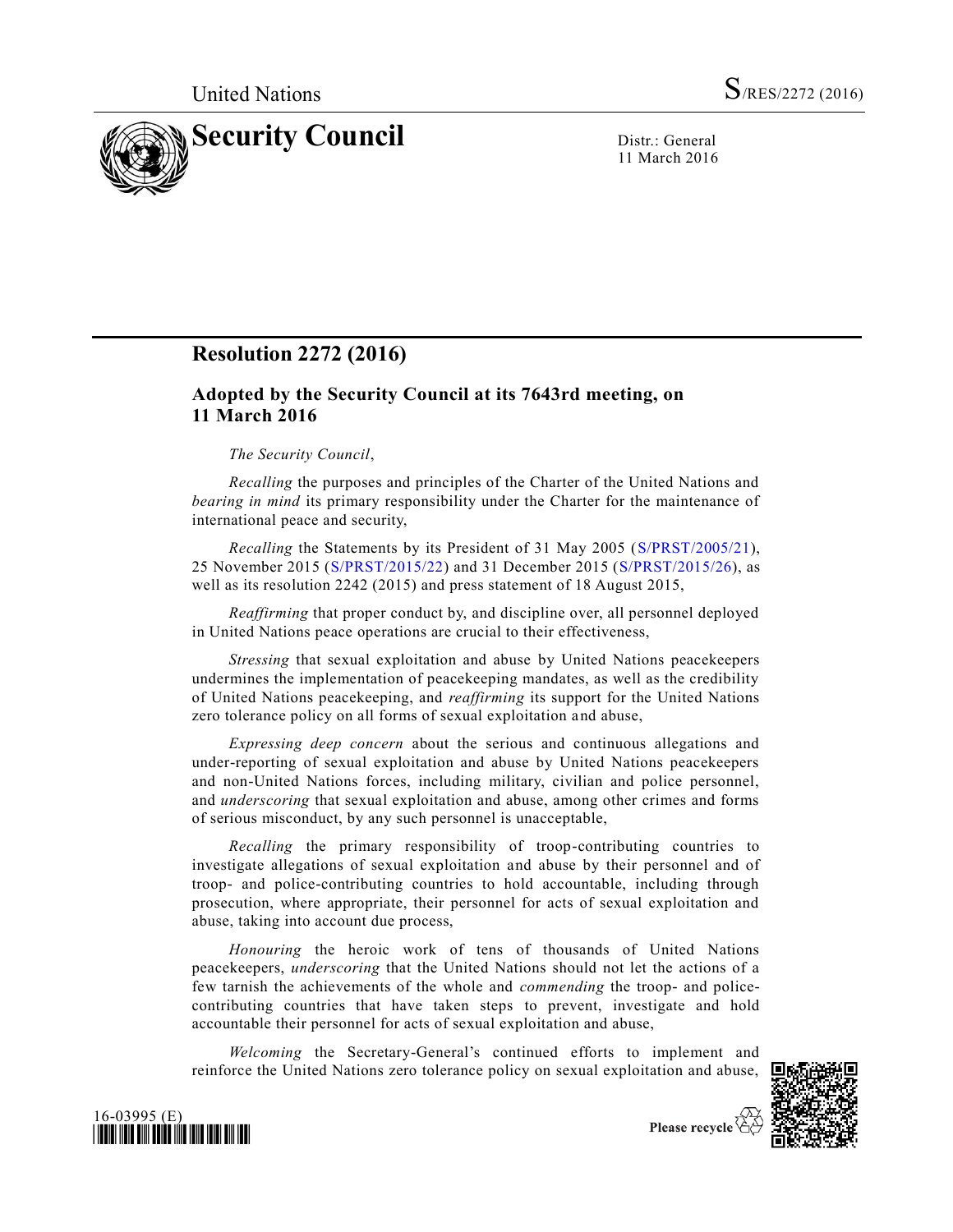in particular to strengthen the Organisation's prevention, reporting, enforcement and remedial action in order to promote greater accountability,

*Welcoming* the appointment by the Secretary-General of Jane Holl Lute as his Special Coordinator on Improving the United Nations Response to Sexual Exploitation and Abuse,

*Taking note* of the report of the High-level Independent Panel on Peace Operations [\(S/2015/446\)](http://undocs.org/S/2015/446), the report of the Secretary-General entitled 'The Future of United Nations Peace Operations: Implementation of the Recommendations of the High-Level Independent Panel on Peace Operations' [\(A/70/357-S/2015/682\)](http://undocs.org/A/70/357), the report of the External Independent Review of the United Nations Response to Allegations of Sexual Exploitation and Abuse in the Central African Republic submitted on 17 December 2015 to the Secretary-General, the report of the Secretary-General of 17 September 2015 submitting the results of the Global Study on the implementation of resolution  $1325$  ( $S/2015/716$ ), as well as the report of 4 March 2016 of the Secretary-General on Special measures for protection and prevention of sexual exploitation and abuse [\(A/70/729\)](http://undocs.org/A/70/729), and *taking note* of the recommendations contained therein related to the prevention and combating of sexual exploitation and abuse,

1. *Endorses* the decision of the Secretary-General to repatriate a particular military unit or formed police unit of a contingent when there is credible evidence of widespread or systemic sexual exploitation and abuse by that unit and *requests* the Secretary-General to give immediate and ongoing effect to this decision, including by urgently finalising his guidance to United Nations peacekeeping operations to implement this decision;

2. *Requests* the Secretary-General, when a particular troop-contributing country whose personnel are the subject of an allegation or allegations of sexual exploitation and abuse has not taken appropriate steps to investigate the allegation and/or when the particular troop- or police-contributing country has not held the perpetrators accountable or informed the Secretary-General of the progress of its investigations and/or actions taken, to replace all military units and/or formed police units of the troop- or police-contributing country in the United Nations peacekeeping operation where the allegation or allegations arose with uniformed personnel from a different troop- or police-contributing country, as applicable and further *requests* the Secretary-General to ensure that the replacement troop- or police-contributing country has upheld standards of conduct and discipline and appropriately addressed allegations against or confirmed acts, if any, of sexual exploitation and abuse by its personnel;

3. Consistent with paragraph 2 above regarding repatriation, *requests* the Secretary-General to assess whether a Member State has taken the appropriate steps to investigate, hold accountable and inform him of the progress of its investigations when determining whether that Member State should participate in other current or future United Nations peacekeeping operations;

4. *Requests* the Secretary-General to gather and preserve evidence ahead of investigations of sexual exploitation and abuse in United Nations peace oper ations with due consideration for the safety, security and confidentiality of victims, to ensure that the concerned United Nations peace operation takes immediate steps to prevent, including through risk assessments, future incidents of sexual exploitation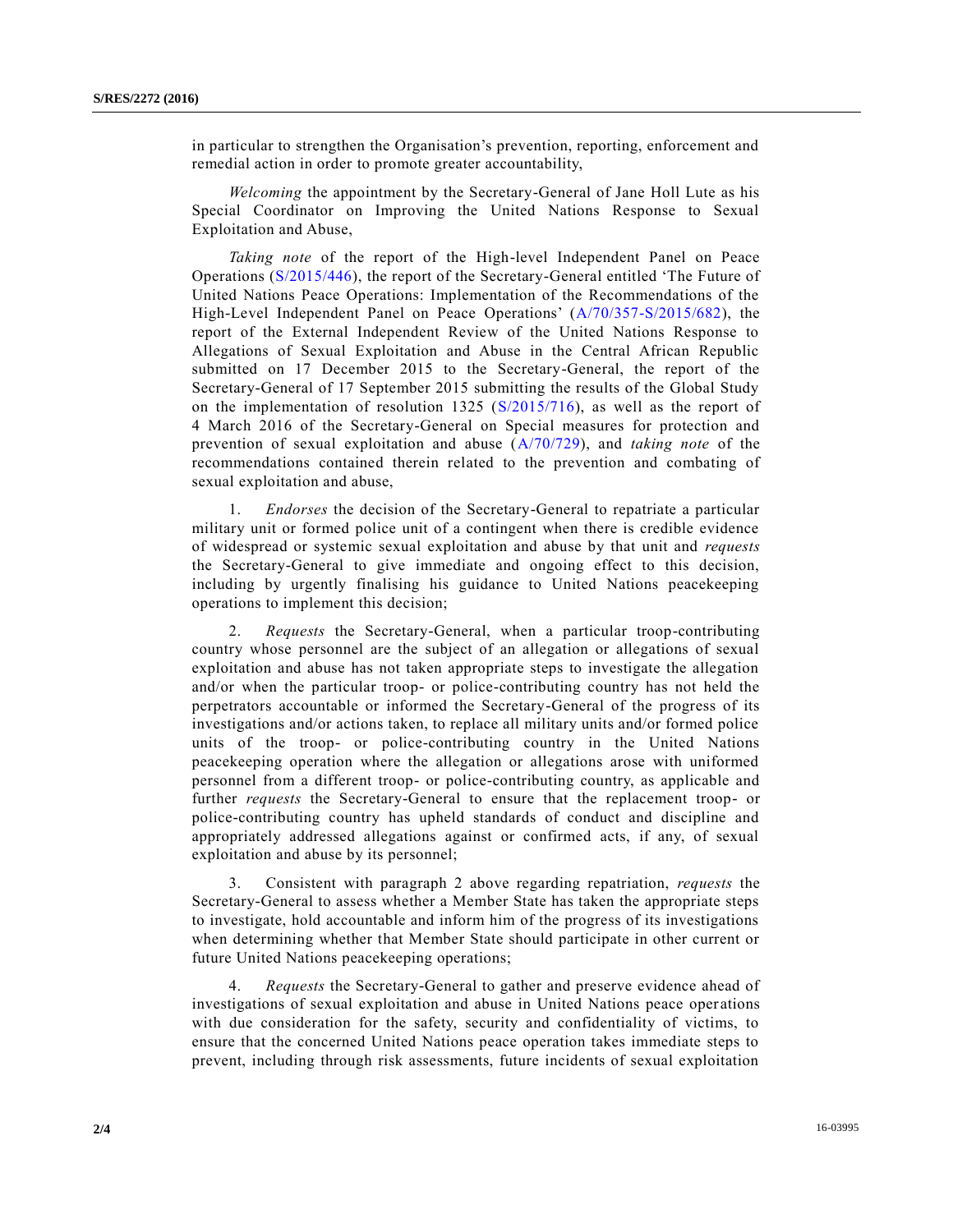and abuse, to strengthen the accessibility, coordination and independence of processes for complaint receipt and management and to assist victims, including by maintaining confidentiality, helping to minimize trauma and facilitating access, as appropriate, to immediate care, medical and psychological support;

5. *Welcomes* the efforts of the Secretary-General to expand vetting of all United Nations peacekeeping personnel to ensure that they do not have a history of sexual misconduct in service with the United Nations and *reiterates* its support for the United Nations Human Rights Screening Policy;

6. *Expresses deep concern* over the continuing and serious allegations of sexual exploitation and abuse by United Nations peacekeepers in the United Nations Multidimensional Integrated Stabilisation Mission in the Central African Republic (MINUSCA), as well as in other United Nations peacekeeping operations and by non-United Nations forces;

7. *Urges* all non-United Nations forces authorised under a Security Council mandate to take adequate measures to prevent and combat impunity for sexual exploitation and abuse by their personnel;

8. *Calls upon* Member States deploying non-United Nations forces authorized under a Security Council mandate to take appropriate steps to investigate allegations of sexual exploitation and abuse, hold perpetrators accountable and repatriate units when there is credible evidence of widespread or systemic sexual exploitation or abuse by those units;

9. *Urges* all Member States to take concrete steps aimed at preventing and combating impunity for sexual exploitation and abuse by members of United Nations peace operations;

10. *Welcomes* the ongoing efforts by Member States to strengthen sexual exploitation and abuse pre-deployment training of troop and police contributors to United Nations peace operations, *urges* further efforts by all troop- and policecontributing countries to deliver robust sexual exploitation and abuse pre-deployment training in accordance with the terms of their memoranda of understanding and other agreements with the United Nations, *encourages* further assistance by Member States and multilateral partners to troop- and policecontributing countries in this regard and *welcomes* the decision of the Secretary-General to require certificates of compliance by troop- and police-contributors to this effect;

11. *Urges* all troop-contributing countries to take the steps necessary to conduct investigations of allegations of sexual exploitation and abuse by their personnel and to conclude such investigations as expeditiously as possible, in line with the Secretary-General's request, further *urges* all troop- and police-contributing countries to take appropriate steps to hold accountable those personnel responsible for sexual exploitation and abuse and to report to the United Nations fully and promptly on actions undertaken and *welcomes* the request by the Secretary-General for troop- and police-contributing countries to deploy national investigation officers in their contingents to support these efforts;

12. *Underscores* the critical importance that civilians, in particular women and children, in internally-displaced persons and refugee sites are protected from any form of abuse or exploitation, *requests* the Secretary-General, where applicable,